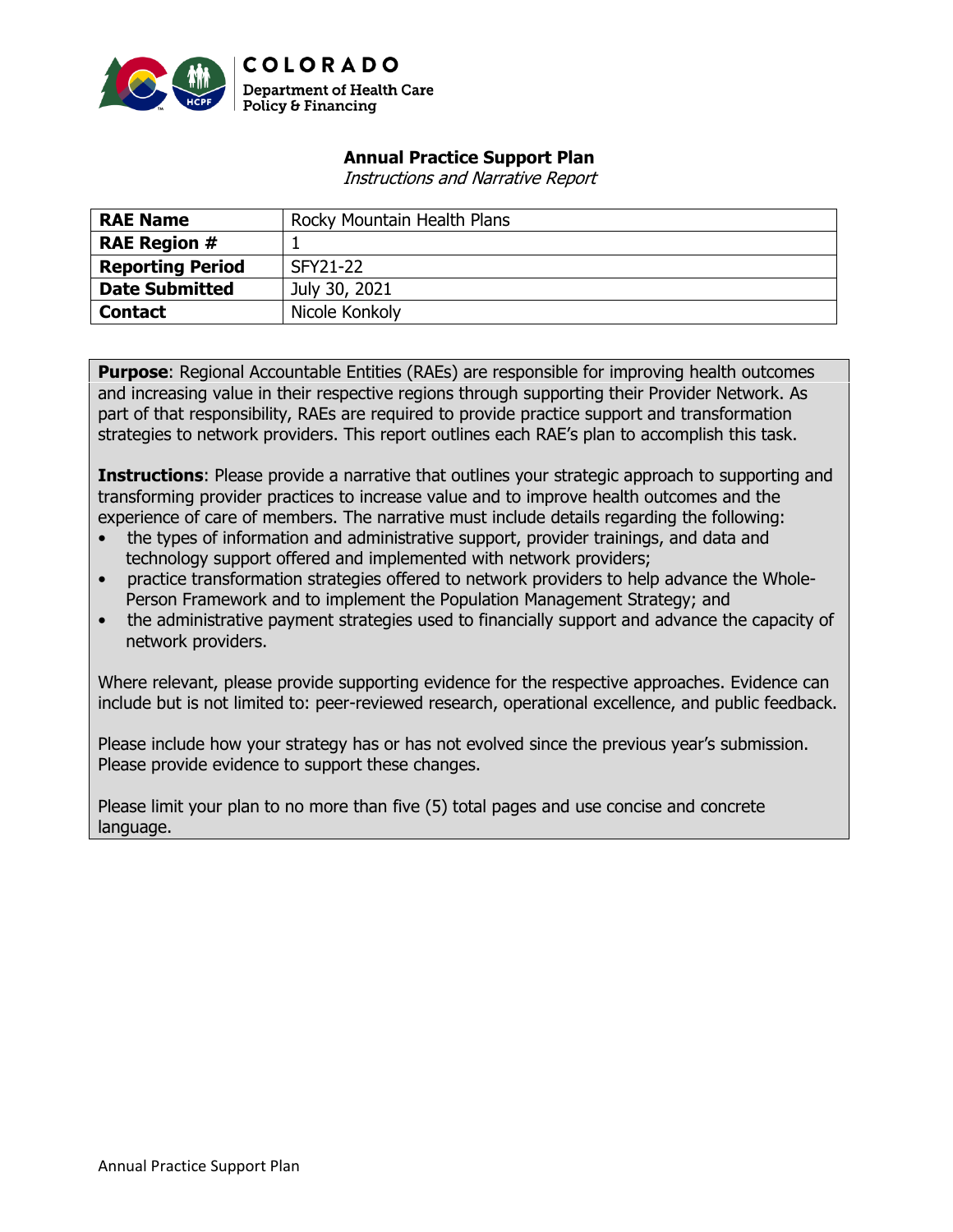

**Instructions:** Please provide a narrative that outlines your strategic approach to supporting and transforming provider practices to increase value and to improve health outcomes and the experience of care of members. This narrative must include the details outlined above.

### **Types of information and administrative support, provider trainings, and data and technology support offered and implemented with network providers**

Rocky Mountain Health Plans (RMHP) offers providers information and resources about the RAE in the [Provider Resources](https://www.rmhp.org/i-am-a-provider/provider-resources) section of our website, [rmhp.org.](https://www.rmhp.org/)

RMHP developed a comprehensive manual for Primary Care Medical Providers (PCMPs) called the *RAE Resource Guide.* The guide is designed to help providers understand the RAE and promote successful delivery of health care services to Region 1 RAE and Prime Members. RMHP updates this guide at least annually, informed by new information and feedback from providers. The guide was most recently updated and disseminated to providers in May 2021.

RMHP offers information to providers on pertinent and timely topics. As an example, in 2020 RMHP developed a *[Telehealth Toolkit](https://files.constantcontact.com/761dcc9d501/1087fb1f-fcb4-4472-bbc0-df9042d16e19.pdf)* for practices, designed to assist them in either beginning or sustaining telehealth. Topics covered include engaging patients in telehealth, gathering informed consent, designing workflows, assessing pros and cons of various vendors, using data to drive success, and payment and regulation changes, especially those impacted by COVID-19.

RMHP offers helpful information and self-management tools for practices participating in the Accountable Care Collaborative. RMHP posts current clinical practice guidelines on the [Quality](https://www.rmhp.org/learning-center/helpful-resources/quality-improvement)  [Improvement](https://www.rmhp.org/learning-center/helpful-resources/quality-improvement) page on the RMHP website.

RMHP offers the following trainings to the RMHP provider network, many of which are accessible ondemand on the RMHP website'[s Provider Trainings](https://www.rmhp.org/i-am-a-provider/provider-resources/provider-trainings) page:

- **Colorado Medicaid eligibility and application processes:** RMHP has developed a webinar-based training on Medicaid eligibility and application processes that is accessible online.
- **Medicaid benefits:** RMHP has developed a webinar-based training on Medicaid benefits that is accessible online.
- **Access to Care standards:** RMHP has developed a webinar-based training on access to care standards that is accessible online.
- **Early and Periodic Screening, Diagnostic and Treatment (EPSDT):** RMHP offers webinarbased trainings on EPSDT coding and billing, the comprehensive EPSDT benefit, and best practices for supporting families to obtain timely preventive care for children. The trainings are presented in a webinar format and are accessible online. Additionally, RMHP updates and disseminates the *EPSDT Provider Resource Guidebook* to providers annually.
- **RMHP's Population Management Strategic Plan**: RMHP provides information on the Population Management Strategic Plan at forums including Regional Program Improvement Advisory Committee (PIAC) meetings and Accountable Health Communities Model (AHCM) community meetings.
- **Cultural responsiveness:** RMHP offers trainings on a variety of topics including the following:
	- o Bridges Out of Poverty and Bridges to Health and Healthcare
	- o Disability Competent Care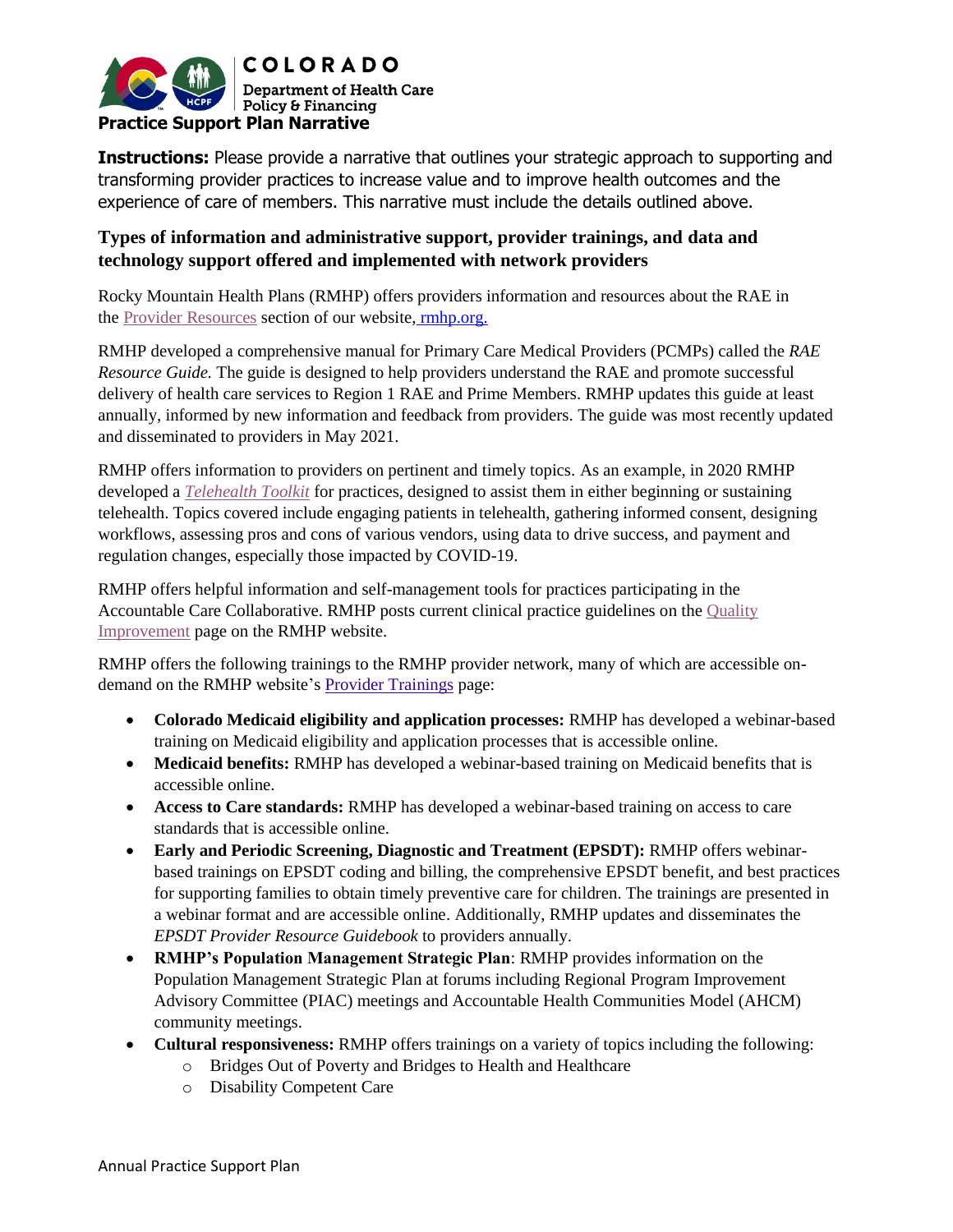

#### **Department of Health Care** Policy & Financing

- o Affirming Care for Lesbian, Gay, Bisexual, Transgender, Queer and Questioning (LGBTQ+) Individuals
- o Native American Cultural Awareness
- o Undoing Implicit Bias
- o Interacting with Individuals Who Are Deaf, Hard of Hearing or DeafBlind
- **Member rights, Grievances, and Appeals:** Member rights, grievances, and appeals information is incorporated in our training on Medicaid benefits, which is accessible online.
- **Quality improvement initiatives, including those to address population health:** Quality improvement initiatives and Key Performance Indicators (KPIs) are a standing agenda item at our quarterly Regional PIAC meetings, and our initiatives around social determinants of health are routinely discussed at Accountable Health Communities Model (AHCM) meetings. Quality improvement initiatives are also addressed through RMHP's Practice Transformation programs, newsletters, and learning collaboratives. RMHP developed one-page handouts that include resources, interventions, and data tips, on each of the KPIs and also hosted a series of webinars titled "Coding to Support KPIs" in 2021. The goal of the handouts and webinars is to enable practice staff to understand the KPIs, describe how their practice's performance on KPIs affects their payment, and provide practice-level interventions that would improve the measures.
- **Trauma-informed care:** RMHP offers a webinar-based series on trauma-informed care, with seven unique topics/sessions, that is accessible online.
- **Other trainings identified in consultation with the Department:**
	- $\circ$  Mental health treatment for individuals with a brain injury, facilitated by the Brain Injury Alliance of Colorado (BIAC)
	- o Screening, Brief Intervention and Referral to Treatment (SBIRT), facilitated by Peer Assistance Services

RMHP offers the following data and technology support to the RMHP provider network:

- **Alternative Payment Model (APM):** RMHP supports PCMPs in the Region 1 RAE and Prime network that are participating in the Department's Alternative Payment Model (APM) in multiple ways, including collecting structural measures. RMHP supports Region 1 PCMPs in gaining access to the Colorado Data Analytics Portal (CDAP) so that they can download their member level claims detail for the APM measures. RMHP also collaborates with the partners of Health Data Colorado (HDCO) to support eCQM work in the APM practices. Each APM practice in RAE Region 1 is assigned an RMHP Quality Improvement Advisor (QIA) and Clinical Informaticist (CI) that provides regular support.
- **Attribution:** RMHP provides PCMPs with a monthly report detailing their RAE member attribution panel. There are two tabs on the report:
	- o *Practice Summary*: Summary of attributed RAE members by aid category and payment tier and corresponding per member per month (PMPM) payment information

o *Patient List*: RAE member information, which can be used for outreach purposes Prime practices receive Prime member attribution information via monthly RMHP Prime practice reports. These reports are shared with practices through a secure file sharing platform called ECG Quick Connect. Practices can download the report from ECG Quick Connect at their convenience within a designated timeframe. RMHP provides support to practices that are new to using the ECG Quick Connect platform so that they can quickly and easily access their reports.

 **Behavioral Health Incentive Program (BHIP):** RMHP is actively engaged with the behavioral health provider network around the incentive measures. For example, RMHP facilitates a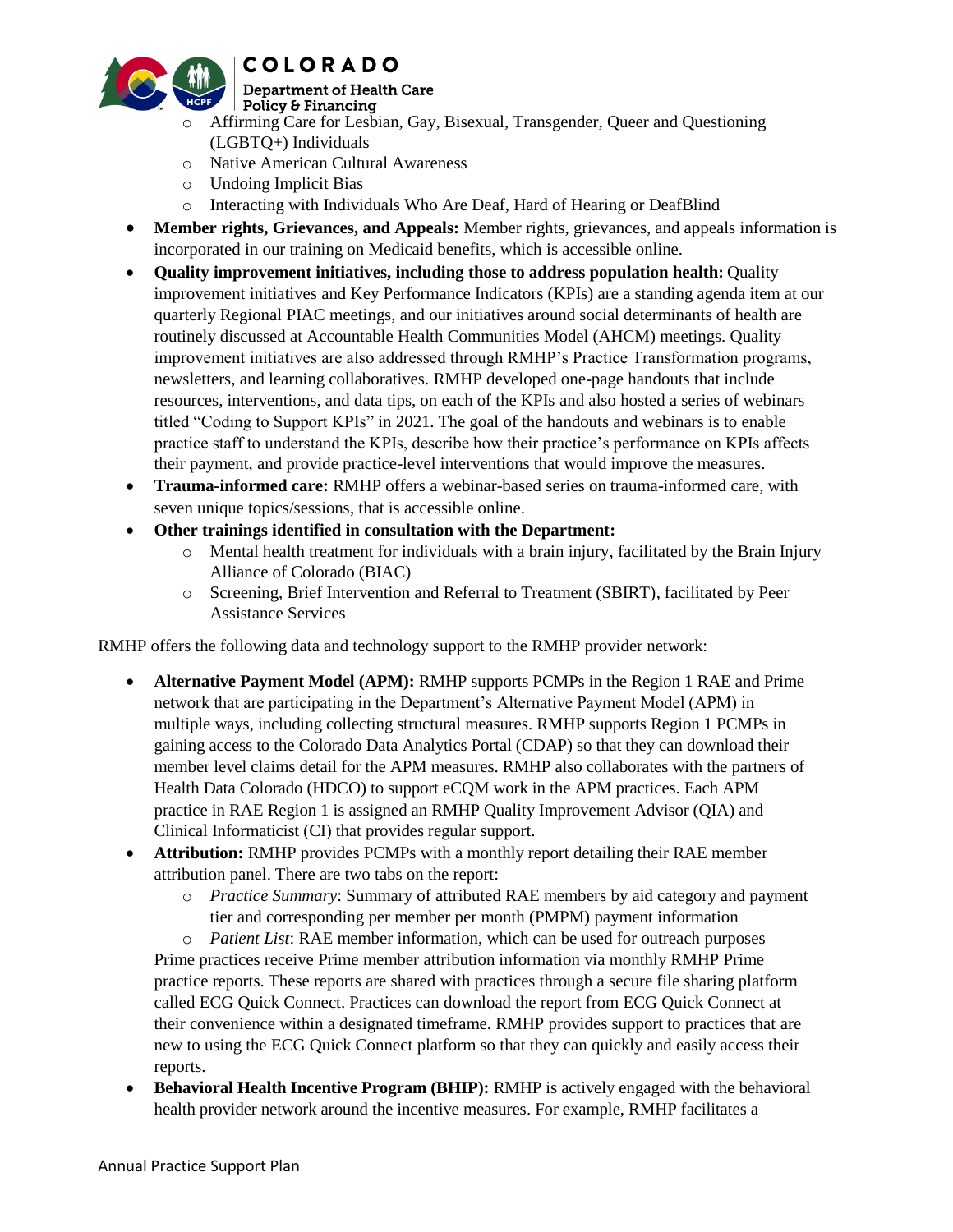

**Department of Health Care** Policy & Financing

monthly Region 1 Community Mental Health Center (CMHC) BHIP Collaborative work group that is focused on performance improvement opportunities, decreasing barriers, and sharing best practices across the region. RMHP also offers provider support and education about quality improvement processes as well as structured data to assist providers in prioritizing data-informed work within their practices, clinics and centers.

 **Key Performance Indicators:** RMHP helps practices access and understand the Key Performance Indicator (KPI) data available on the Colorado Data Analytics Portal (CDAP). RMHP has developed a CDAP Toolkit for practices. The toolkit is designed to help practices understand how to leverage the population and performance information available on the CDAP. Practices receive a quarterly email with a snapshot of their current KPI performance extracted from CDAP. In addition, RMHP produces quarterly KPI reports in Excel format for PCMPs that detail the KPIs met that quarter and the practice's payment based upon the KPI performance, the practice's tier in RMHP's value-based payment model and the practice's Member attribution panel. RMHP shares these reports with practices through ECG Quick Connect (described above).

## **Practice transformation strategies offered to network providers to help advance the Whole-Person Framework and to implement the Population Management Strategy**



The 10 Building Blocks of High-**Performing Primary Care** 

The Practice Transformation (PT) Team at RMHP has partnered with practices located in the Western half of the State of Colorado for over a decade, to develop a community of advanced practices by fostering quality improvement at the practice level between physicians and patients with a focus on team-based, patient-centered primary care. A state-of-the-art practice transformation approach is integrated into the medical neighborhood through the implementation of care management and care coordination processes, and engagement of both primary and specialty practices.

Practices are engaged in a stair-step trajectory of advancing curriculums based on Bodenheimer's *The 10 Building Blocks of High-Performing Primary Care*<sup>1</sup> which are incorporated in program curriculum. Additionally, data evaluation and analysis is used throughout all programs. This allows practices to monitor their program

performance and make program changes based on measured outcomes. Value measurements include

 $\overline{\phantom{a}}$ <sup>1</sup> *Bodenheimer, T., Ghorob, A., Willard-Grace, R., & Grumbach, K. (2014). The 10 building blocks of high-performing primary care. Annals of Family Medicine. Retrieved 7 June 2016, from: http://www.annfammed.org/content/12/2/166.full*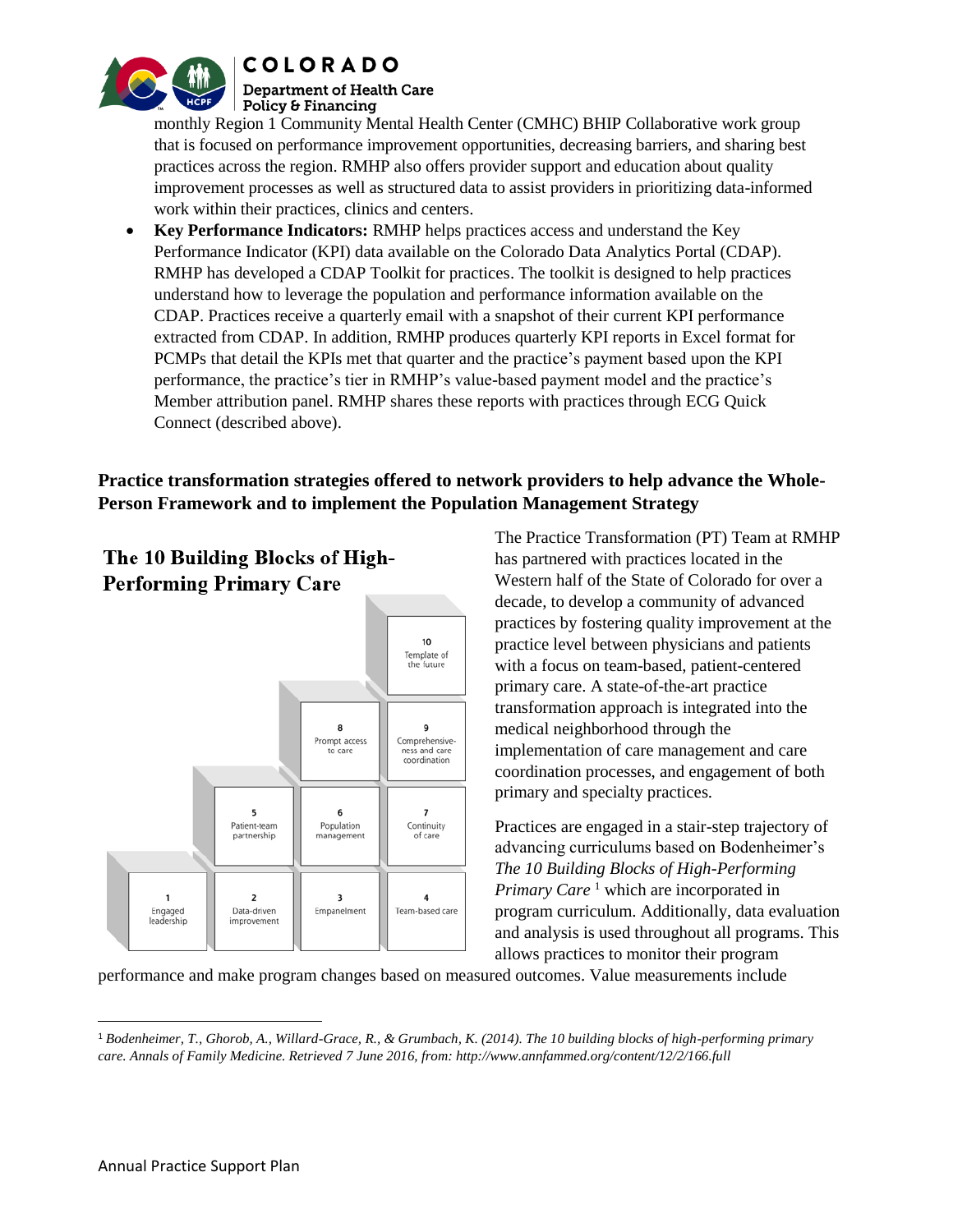

### **Department of Health Care** Policy & Financing

practice reported and actionable quality metrics, patient experience, and total cost of care. There is a strong focus on the advanced use of health care information technology.

The following recent examples exemplify how RMHP's practice support efforts align with the population management strategy and whole-person framework:

- The PT team has developed a Diabetes Gaps in Care pilot program aimed at closing patient care gaps on A1c testing and Diabetes Eye Exams. Practices will be engaged in a 6-month high-touch intervention program that is data driven and focused on transforming practice processes around coding and patient recall systems that may be inadvertently contributing to increased gaps on these key metrics.
- A Quality Improvement Advisor (QIA) from the PT team provided consultative support to a newly formed primary care practice. The practice and the QIA collaboratively developed a strategic plan to incorporate care management services in the clinic. The care management program is successfully embedded and the practice is conducting transitional care management services with patients who have recently been discharged from the hospital or have had an ED visit. In addition, the practice has fully implemented a chronic care management (CCM) program. The practice and QIA are now focused on incorporating the care plan into their electronic health record in an actionable way.
- The PT Team developed an ED utilization pilot program that helps practices identify drivers of unnecessary ED utilization in their practice. This program starts with data exploration and a brainstorming session with the practice to uncover possible factors influencing unnecessary ED utilization. The practice will be asked to think about factors such as language used when patients call for appointments, patient access, and social determinants of health. After the initial discovery phase, the practice - with the support of RMHP - will move into a module-based program to improve KPI and Prime Medical Loss Ratio (MLR) metrics.

Participation in Practice Transformation programs allows practices the opportunity to test, prepare for, and implement payment reform opportunities. Specific attention and action in the program offerings focus on the three components of the Institute for Healthcare Improvements Triple Aim2 as well as Bodenheimer's and Sinsky's3 fourth aim, provider satisfaction: Improve the health of the population; Enhance the patient experience of care (including quality, access, and reliability); Control the per capita cost of care; Improve provider / clinician job satisfaction.

Practices participating in the Practice Transformation program offerings are provided educational support which is uniquely tailored to meet the needs and learning goals of the practice. This is accomplished by using a variety of techniques including: face to face coaching, webinars, learning collaboratives, newsletters, eCQM toolkits, RMHP podcasts and modules.

RMHP has a Medical Loss Ratio (MLR) Quality Program in place for Prime. The PT team will use the same approach in SFY 21-22 that was used in SFY 20-21. The MLR metrics for SFY 21-22 include: CQM 137: Initiation and Engagement of Alcohol and Other Drug Dependence Treatment, Health and Housing Initiatives, and Emergency Department (ED) Utilization Reduction. The PT team collects CQM data quarterly to provide validation and consultative services to practices to help improve their performance on applicable metrics. RMHP will soon send out monthly ED reports to practices to supplement their Prime attribution report data which has ample Member-level utilization data. RMHP also provides toolkits to practices that are specific to the CQMs included in the MLR measures list. The toolkits include measure specifications as well as suggestions on implementing standardized workflows that support the measure.